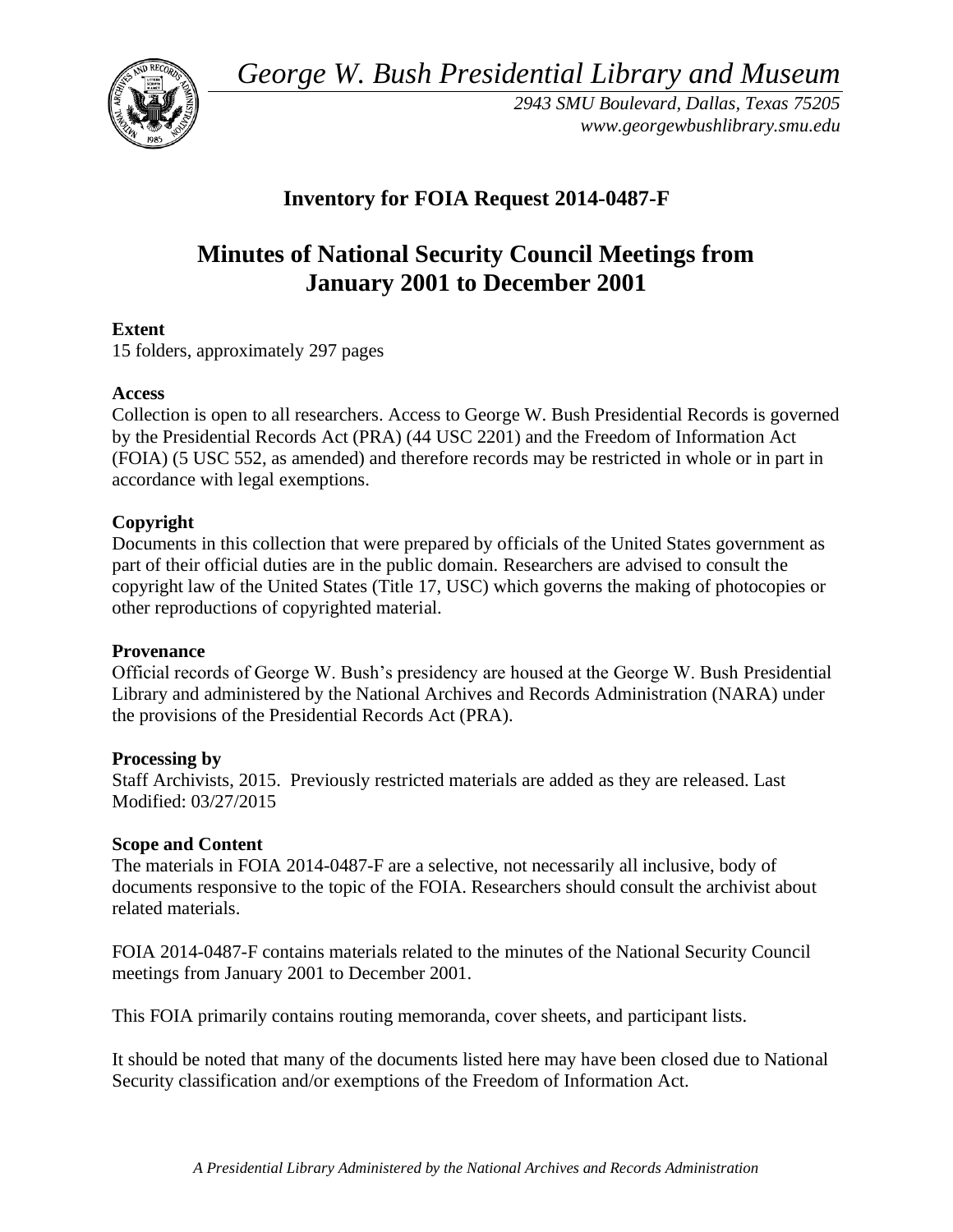#### **System of Arrangement**

 The materials in FOIA 2014-0487-F are a systematic body of documents responsive to the topic of the FOIA. Researchers should consult an archivist about related materials.

Documents responsive to this FOIA were found in these collection areas – Staff Member Office Files.

 Staff Member Office Files are maintained at the folder level by staff members within their individual offices and document all levels of administration activity.

Staff Member Office Files are processed at the folder level, that is, individual documents are not selected and removed from a folder for processing. While this method maintains folder integrity, it frequently results in the incidental processing of documents that are not wholly responsive to the subject area.

The following is a list of documents and folders processed in response to FOIA 2014-0487-F:

#### **Staff Member Office Files**

National Security Council - Records and Access Management PRS Chron Files 0109361 Limited Access Originals Files 0100835 0103263 Limited Access Chron Files 0100835 NSC Meetings 01/20/2001, Middle East [1] 01/20/2001, Middle East [2] 09/12/2001 (AM), Terrorism 09/12/2001 (PM), Terrorism 09/13/2001, Terrorism 11/12/2001, Terrorism 11/26/2001, Terrorism 11/28/2001, Terrorism 11/30/2001, Terrorism 12/03/2001, Terrorism